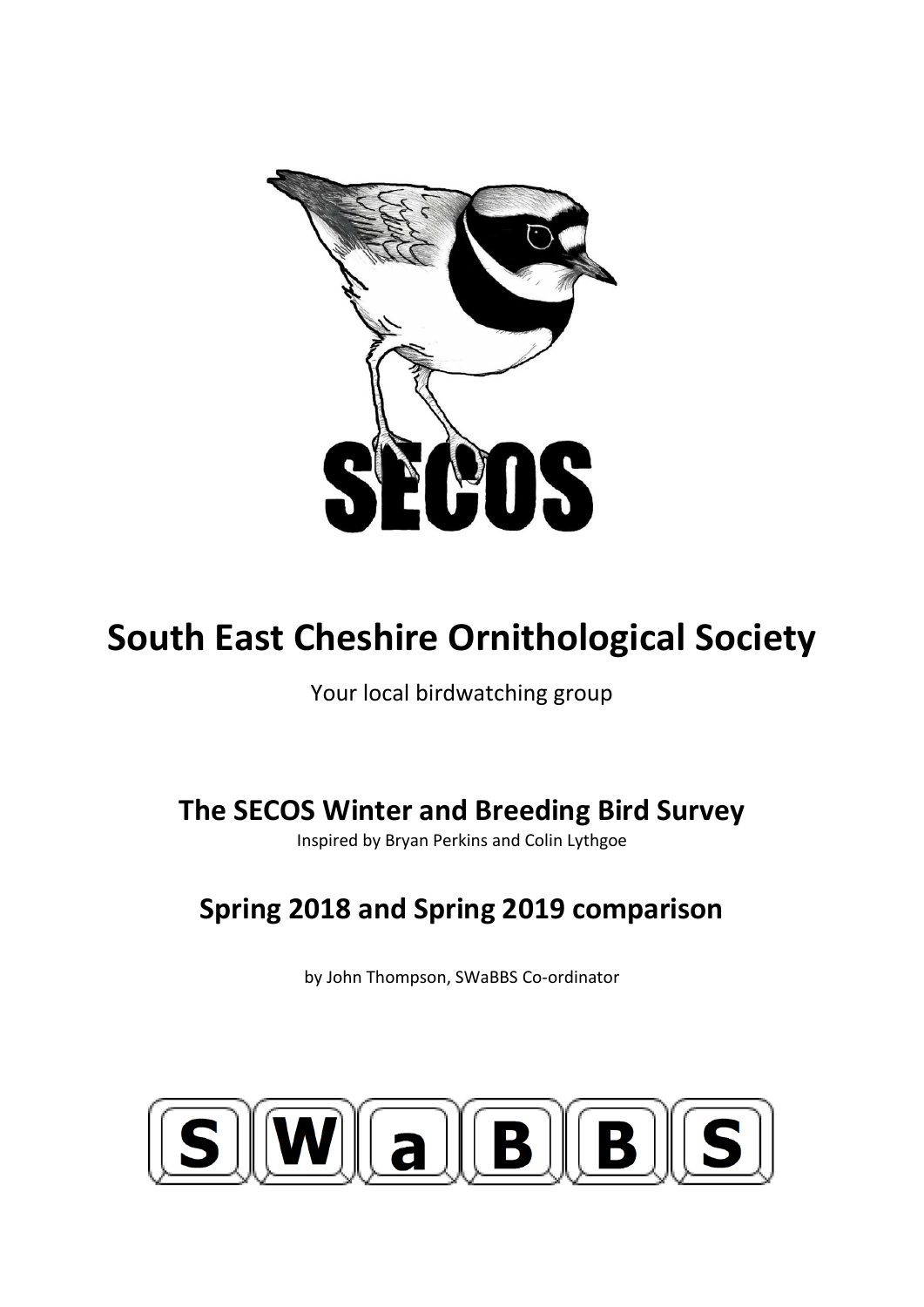This Spring/Summer SWaBBS fieldworkers undertook a breeding season survey for the second year giving us data to compare to that of last year. This document only covers the two periods in question.

In 2018, 1787 records were collated. For the same period in 2019: 1310 records. As ever, I am grateful for the effort the fieldworkers have made in visiting their patch regularly and submitting their records to me.

There are probably several reasons why the volume is down for the same period this year:

- weather conditions
- holidays / time available to visit patch(s)
- health of fieldworker, etc.

Also, one fieldworker didn't submit records for the 2019 period.

Six additional species were recorded this year and fourteen recorded last year were not seen for the same period this year. Over the two periods there were 106 species/subspecies recorded.

As there are many factors that can influence sightings on any day, it is far too early to make any assumptions as to why there are differences in species recorded and their relative status.

The table that begins on the next page compares the species recorded over the two periods:

- if seen in that period and at least one fieldworker recorded the species as 'Confirmed Breeder',  $a \vee a$  appears in the Confirmed column. If no confirmed breeding records, try 'Probable Breeder' and so on.
- $A \times$  appears where the species was not recorded during the period.

To avoid the table being too messy, I have only used a  $\checkmark$  in the highest Breeding Category. For those unfamiliar with the categories, see the BTO list in the appendix.

I have included columns: -

- $\bullet$  in the middle  $-$ 
	- $\circ$  highlighting where birds were recorded in only one of the two years (the cell is coloured red )
- to the right of the table to indicate if
	- $\circ$  the breeding evidence is worse  $[\downarrow]$
	- $\circ$  the same  $\lceil \equiv \rceil$
	- o better [ ↑ ]
	- in 2019

Lastly, I've included a column on distribution. Some reference documents / reports use the following definitions: -

| 'local'      | occurs in up to 10% of patches surveyed |
|--------------|-----------------------------------------|
| 'thin'       | from 11% to 50% of patches surveyed     |
| 'widespread' | in more than 50% of patches surveyed    |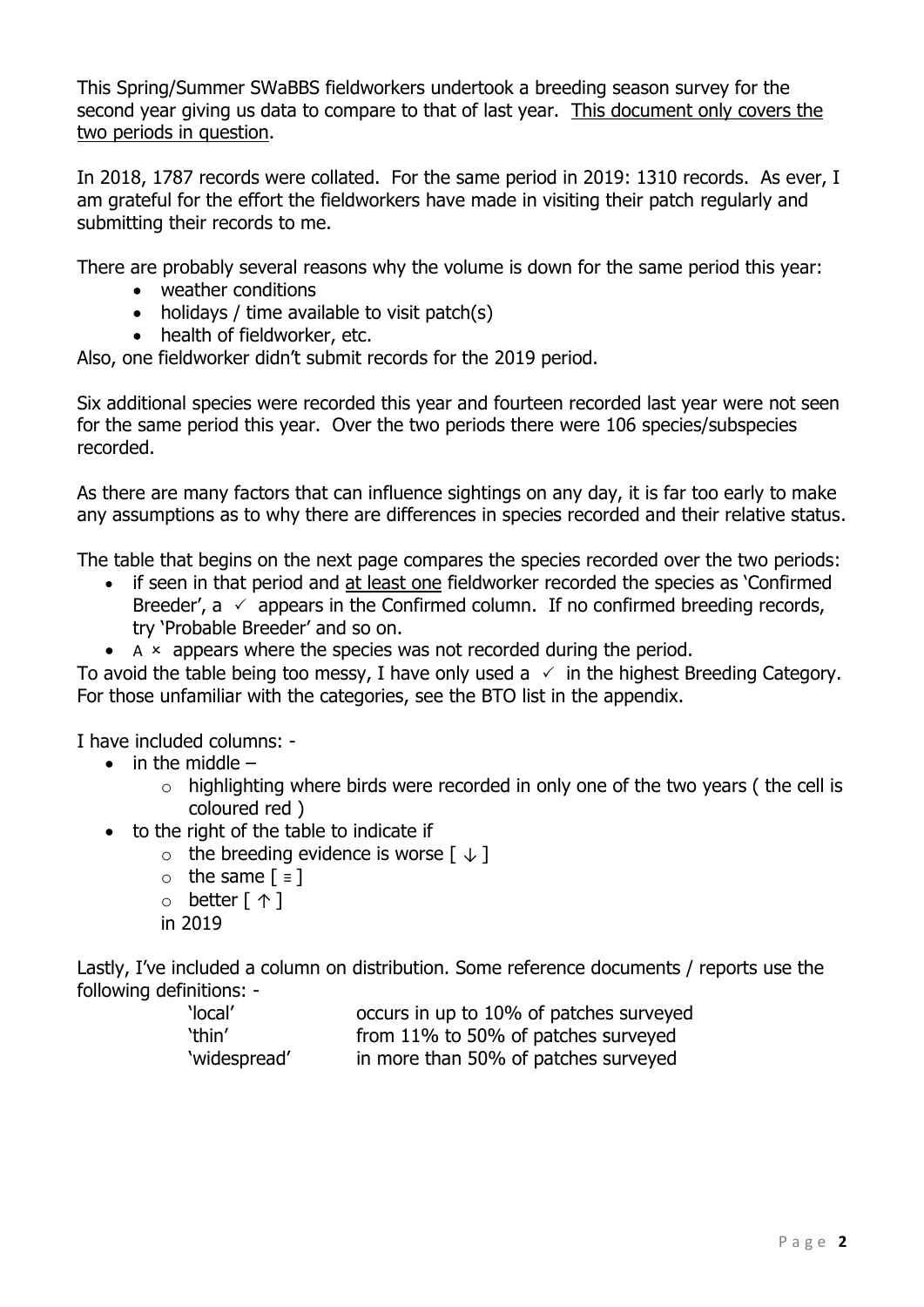### **SECOS Winter and Breeding Bird Survey Spring 2018 and Spring 2019 comparison**

| <b>Species</b>                    | 2018         |                         |              |              |              |                | 2019         |                         |              |              |              |            |
|-----------------------------------|--------------|-------------------------|--------------|--------------|--------------|----------------|--------------|-------------------------|--------------|--------------|--------------|------------|
| breeder?                          | uou          | possible                | probable     | confirmed    |              |                | uou          | possible                | probable     | confirmed    |              |            |
| Total of Species in each Category | 19           | $\overline{\mathbf{z}}$ | 12           | 61           | 99           | 85             | 10           | $\overline{\mathbf{z}}$ | 16           | 52           |              |            |
| Red-legged Partridge              |              |                         | ✓            |              | $\checkmark$ | $\checkmark$   |              | $\checkmark$            |              |              | ↓            | thin       |
| Pheasant                          |              |                         | ✓            |              | $\checkmark$ | $\checkmark$   |              |                         | $\checkmark$ |              | Ξ            | thin       |
| Canada Goose                      |              |                         |              | $\checkmark$ | $\checkmark$ | $\checkmark$   |              |                         |              | $\checkmark$ | Ξ            | widespread |
| <b>Barnacle Goose</b>             |              |                         |              |              | ×            | $\checkmark$   | $\checkmark$ |                         |              |              |              | local      |
| Greylag Goose                     |              |                         |              | $\checkmark$ | ✓            | $\checkmark$   |              |                         |              | ✓            | Ξ            | thin       |
| Mute Swan                         |              |                         |              | $\checkmark$ | $\checkmark$ | $\checkmark$   |              |                         | ✓            |              | ↓            | thin       |
| Shelduck                          |              |                         |              | $\checkmark$ | $\checkmark$ | $\checkmark$   |              |                         | $\checkmark$ |              | ↓            | thin       |
| <b>Mandarin Duck</b>              | $\checkmark$ |                         |              |              | ✓            | $\checkmark$   |              |                         | $\checkmark$ |              | 个            | local      |
| Shoveler                          | $\checkmark$ |                         |              |              | $\checkmark$ | x              |              |                         |              |              |              | thin       |
| Gadwall                           |              |                         |              |              | x            | $\checkmark$   | $\checkmark$ |                         |              |              |              | local      |
| Mallard                           |              |                         |              | ✓            | $\checkmark$ | $\checkmark$   |              |                         |              | $\checkmark$ | Ξ            | widespread |
| Teal                              | $\checkmark$ |                         |              |              | $\checkmark$ | ×              |              |                         |              |              |              | local      |
| Pochard                           | $\checkmark$ |                         |              |              | $\checkmark$ | $\pmb{\times}$ |              |                         |              |              |              | local      |
| <b>Tufted Duck</b>                |              |                         |              | $\checkmark$ | $\checkmark$ | $\checkmark$   |              |                         | $\checkmark$ |              | ↓            | thin       |
| Goosander                         | $\checkmark$ |                         |              |              | $\checkmark$ | $\checkmark$   | ✓            |                         |              |              | Ξ            | thin       |
| Swift                             |              |                         |              | $\checkmark$ | $\checkmark$ | $\checkmark$   |              |                         |              | ✓            | Ξ            | widespread |
| Cuckoo                            |              | $\checkmark$            |              |              | ✓            | x              |              |                         |              |              |              | local      |
| <b>White Dove</b>                 |              |                         | $\checkmark$ |              | ✓            | x              |              |                         |              |              |              | local      |
| Feral Pigeon                      |              | $\checkmark$            |              |              | $\checkmark$ | $\checkmark$   |              | ✓                       |              |              | $\equiv$     | thin       |
| <b>Stock Dove</b>                 |              |                         |              | $\checkmark$ | $\checkmark$ | $\checkmark$   |              |                         |              | $\checkmark$ | $\equiv$     | widespread |
| Woodpigeon                        |              |                         |              | $\checkmark$ | $\checkmark$ | $\checkmark$   |              |                         |              | $\checkmark$ | $\equiv$     | widespread |
| <b>Collared Dove</b>              |              |                         |              | $\checkmark$ | $\checkmark$ | $\checkmark$   |              |                         | $\checkmark$ |              | $\downarrow$ | widespread |
| Moorhen                           |              |                         |              | $\checkmark$ | $\checkmark$ | $\checkmark$   |              |                         |              | ✓            | $\equiv$     | widespread |
| Coot                              |              |                         |              | $\checkmark$ | $\checkmark$ | $\checkmark$   |              |                         |              | $\checkmark$ | Ξ            | thin       |
| Little Grebe                      |              |                         |              | ✓            | $\mathbf{1}$ | ×              |              |                         |              |              |              | local      |
| <b>Great Crested Grebe</b>        |              |                         |              | $\checkmark$ | $\checkmark$ | $\checkmark$   |              |                         |              | ✓            | $\equiv$     | thin       |
| Oystercatcher                     |              |                         |              | $\checkmark$ | $\checkmark$ | $\checkmark$   |              |                         |              | ✓            | $\equiv$     | thin       |
| Lapwing                           |              |                         |              | $\checkmark$ | $\checkmark$ | $\sqrt{}$      |              |                         |              | $\checkmark$ | $\equiv$     | thin       |
| Little Ringed Plover              |              |                         |              | $\checkmark$ | $\checkmark$ | $\checkmark$   |              |                         |              | $\checkmark$ | Ξ            | local      |
| Curlew                            | $\checkmark$ |                         |              |              | $\checkmark$ | x              |              |                         |              |              |              | local      |
| Common Sandpiper                  | $\checkmark$ |                         |              |              | $\checkmark$ | $\sqrt{}$      | $\checkmark$ |                         |              |              | Ξ            | local      |
| <b>Black-headed Gull</b>          |              | $\checkmark$            |              |              | $\checkmark$ | $\checkmark$   | $\checkmark$ |                         |              |              | ↓            | widespread |
| Common Gull                       | $\checkmark$ |                         |              |              | $\checkmark$ | ×              |              |                         |              |              |              | thin       |
| <b>Herring Gull</b>               | $\checkmark$ |                         |              |              | $\checkmark$ | $\checkmark$   | $\checkmark$ |                         |              |              | Ξ            | thin       |
| Yellow-legged Gull                | $\checkmark$ |                         |              |              | $\checkmark$ | $\pmb{\times}$ |              |                         |              |              |              | local      |
| Lesser Black-backed Gull          | $\checkmark$ |                         |              |              | $\checkmark$ | $\checkmark$   | $\checkmark$ |                         |              |              | Ξ            | widespread |
| Common Tern                       | $\checkmark$ |                         |              |              | $\sqrt{}$    | x              |              |                         |              |              |              | local      |
| Cormorant                         | $\checkmark$ |                         |              |              | $\checkmark$ | $\checkmark$   | $\checkmark$ |                         |              |              | Ξ            | thin       |
| Grey Heron                        |              |                         |              | $\checkmark$ | $\checkmark$ | $\checkmark$   |              |                         |              | ✓            | Ξ            | widespread |
| Osprey                            | $\checkmark$ |                         |              |              | $\checkmark$ | ×              |              |                         |              |              |              | local      |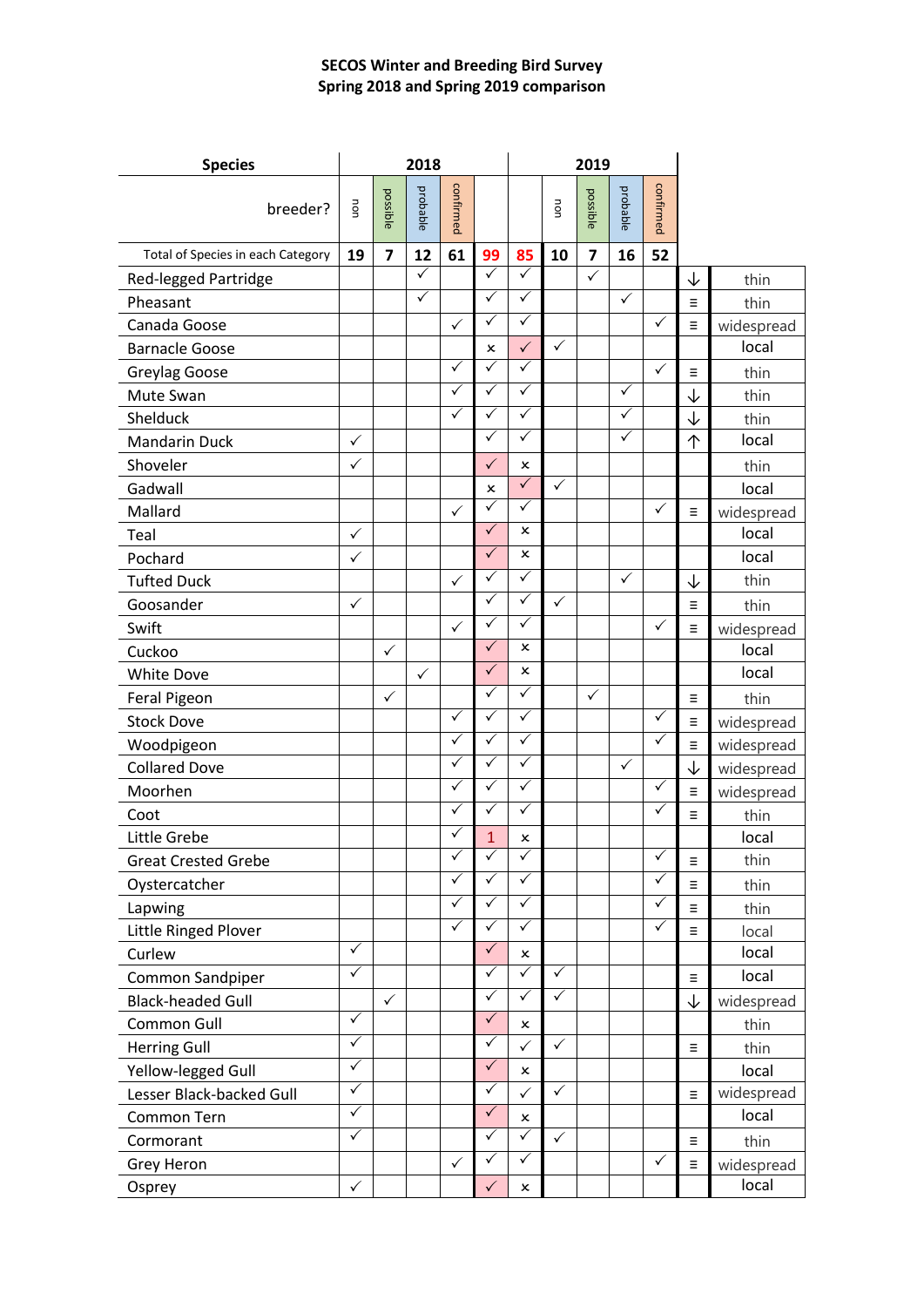| Sparrowhawk                     |              |              | $\checkmark$ |              | ✓            | $\checkmark$   |              | $\checkmark$ |              |              | ↓            | widespread |
|---------------------------------|--------------|--------------|--------------|--------------|--------------|----------------|--------------|--------------|--------------|--------------|--------------|------------|
| <b>Red Kite</b>                 | ✓            |              |              |              | $\checkmark$ | x              |              |              |              |              |              | local      |
| <b>Buzzard</b>                  |              |              |              | $\checkmark$ | $\checkmark$ | $\checkmark$   |              |              | $\checkmark$ |              | ↓            | widespread |
| <b>Barn Owl</b>                 |              |              |              |              | x            | $\checkmark$   |              |              |              | $\checkmark$ |              | local      |
| Tawny Owl                       |              |              |              | $\checkmark$ | $\checkmark$ | ×              |              |              |              |              |              | thin       |
| Little Owl                      |              |              | $\checkmark$ |              | $\checkmark$ | ×              |              |              |              |              |              | local      |
| Kingfisher                      |              |              |              | $\checkmark$ | $\checkmark$ | $\checkmark$   |              |              |              | $\checkmark$ | $\equiv$     | thin       |
| <b>Great Spotted Woodpecker</b> |              |              |              | $\checkmark$ | $\checkmark$ | $\checkmark$   |              |              |              | $\checkmark$ | $\equiv$     | widespread |
| Green Woodpecker                |              |              | $\checkmark$ |              | $\checkmark$ | $\checkmark$   |              |              | ✓            |              | $\equiv$     | thin       |
| Kestrel                         |              |              |              | $\checkmark$ | $\checkmark$ | $\checkmark$   |              |              |              | $\checkmark$ | Ξ            | thin       |
| Hobby                           |              | $\checkmark$ |              |              | $\checkmark$ | ×              |              |              |              |              |              | local      |
| Peregrine                       | ✓            |              |              |              | $\checkmark$ | ×              |              |              |              |              |              | thin       |
| Jay                             |              |              |              | $\checkmark$ | $\checkmark$ | $\checkmark$   |              |              |              | ✓            | $\equiv$     | widespread |
| Magpie                          |              |              |              | $\checkmark$ | $\checkmark$ | $\checkmark$   |              |              |              | ✓            | $\equiv$     | widespread |
| Jackdaw                         |              |              |              | $\checkmark$ | $\checkmark$ | $\checkmark$   |              |              |              | ✓            | $\equiv$     | widespread |
| Rook                            |              |              |              | $\checkmark$ | $\checkmark$ | $\checkmark$   |              |              |              | $\checkmark$ | $\equiv$     | thin       |
| <b>Carrion Crow</b>             |              |              |              | $\checkmark$ | $\checkmark$ | $\checkmark$   |              |              |              | $\checkmark$ | $\equiv$     | widespread |
| Raven                           |              |              |              | $\checkmark$ | $\checkmark$ | $\checkmark$   |              |              |              | ✓            | $\equiv$     | widespread |
| Coal Tit                        |              |              |              | $\checkmark$ | $\checkmark$ | $\checkmark$   |              |              |              | ✓            | $\equiv$     | widespread |
| <b>Blue Tit</b>                 |              |              |              | $\checkmark$ | $\checkmark$ | $\checkmark$   |              |              |              | ✓            | $\equiv$     | widespread |
| <b>Great Tit</b>                |              |              |              | $\checkmark$ | $\checkmark$ | $\checkmark$   |              |              |              | $\checkmark$ | $\equiv$     | widespread |
| Skylark                         |              |              | $\checkmark$ |              | $\checkmark$ | $\checkmark$   |              |              | $\checkmark$ |              | $\equiv$     | thin       |
| <b>Sand Martin</b>              |              |              |              | $\checkmark$ | $\checkmark$ | $\checkmark$   |              |              |              | ✓            | $\equiv$     | thin       |
| Swallow                         |              |              |              | $\checkmark$ | $\checkmark$ | $\checkmark$   |              |              |              | ✓            | $\equiv$     | widespread |
| <b>House Martin</b>             |              |              |              | $\checkmark$ | $\checkmark$ | $\checkmark$   |              |              |              | ✓            | $\equiv$     | widespread |
| Cetti's Warbler                 |              |              |              |              | x            | $\checkmark$   |              | $\checkmark$ |              |              |              | local      |
| Long-tailed Tit                 |              |              |              | $\checkmark$ | $\checkmark$ | $\checkmark$   |              |              |              | $\checkmark$ | $\equiv$     | widespread |
| <b>Willow Warbler</b>           |              |              | $\checkmark$ |              | $\checkmark$ | $\checkmark$   |              | $\checkmark$ |              |              | ↓            | thin       |
| Chiffchaff                      |              |              |              | $\checkmark$ | $\checkmark$ | $\checkmark$   |              |              |              | ✓            | $\equiv$     | widespread |
| Sedge Warbler                   |              |              |              | $\checkmark$ | ✓            | ✓              |              |              | ✓            |              | $\downarrow$ | thin       |
| <b>Reed Warbler</b>             |              |              |              | ✓            | ✓            | $\checkmark$   |              |              |              | ✓            | $\equiv$     | thin       |
| Blackcap                        |              |              |              | $\checkmark$ | $\checkmark$ | $\checkmark$   |              |              |              | $\checkmark$ | $\equiv$     | widespread |
| Garden Warbler                  |              |              |              | $\checkmark$ | $\checkmark$ | $\checkmark$   |              | $\checkmark$ |              |              | $\downarrow$ | thin       |
| Lesser Whitethroat              |              | $\checkmark$ |              |              | $\checkmark$ | $\checkmark$   |              |              | $\checkmark$ |              | 个            | thin       |
| Whitethroat                     |              |              |              | $\checkmark$ | $\checkmark$ | $\checkmark$   |              |              |              | ✓            | $\equiv$     | widespread |
| Goldcrest                       |              |              |              | $\checkmark$ | $\checkmark$ | $\checkmark$   |              |              |              | ✓            | $\equiv$     | widespread |
| Wren                            |              |              |              | $\checkmark$ | $\checkmark$ | $\checkmark$   |              |              |              | ✓            | $\equiv$     | widespread |
| Nuthatch                        |              |              |              | $\checkmark$ | $\checkmark$ | $\checkmark$   |              |              |              | $\checkmark$ | $\equiv$     | widespread |
| Treecreeper                     |              |              |              | $\checkmark$ | $\checkmark$ | $\checkmark$   |              |              | ✓            |              | $\downarrow$ | widespread |
| <b>Starling</b>                 |              |              |              | $\checkmark$ | $\checkmark$ | $\checkmark$   |              |              |              | ✓            | $\equiv$     | widespread |
| <b>Blackbird</b>                |              |              |              | $\checkmark$ | $\checkmark$ | $\checkmark$   |              |              |              | $\checkmark$ | $\equiv$     | widespread |
| Fieldfare                       | ✓            |              |              |              | $\checkmark$ | $\pmb{\times}$ |              |              |              |              |              |            |
| Song Thrush                     |              |              |              | $\checkmark$ | $\checkmark$ | $\checkmark$   |              |              |              | $\checkmark$ | $\equiv$     | widespread |
| Mistle Thrush                   |              |              |              | $\checkmark$ | $\checkmark$ | $\checkmark$   |              |              |              | $\checkmark$ | $\equiv$     | widespread |
| Spotted Flycatcher              |              | $\checkmark$ |              |              | $\checkmark$ | $\checkmark$   |              | $\checkmark$ |              |              | $\equiv$     | thin       |
| Robin                           |              |              |              | $\checkmark$ | $\checkmark$ | $\sqrt{}$      |              |              |              | ✓            | $\equiv$     | widespread |
| Redstart                        | $\checkmark$ |              |              |              | $\checkmark$ | ×              |              |              |              |              |              | local      |
| Whinchat                        |              |              |              |              | ×            | $\sqrt{}$      | $\checkmark$ |              |              |              |              | local      |
| Wheatear                        |              |              | $\checkmark$ |              | $\checkmark$ | $\checkmark$   | $\checkmark$ |              |              |              | ↓            | thin       |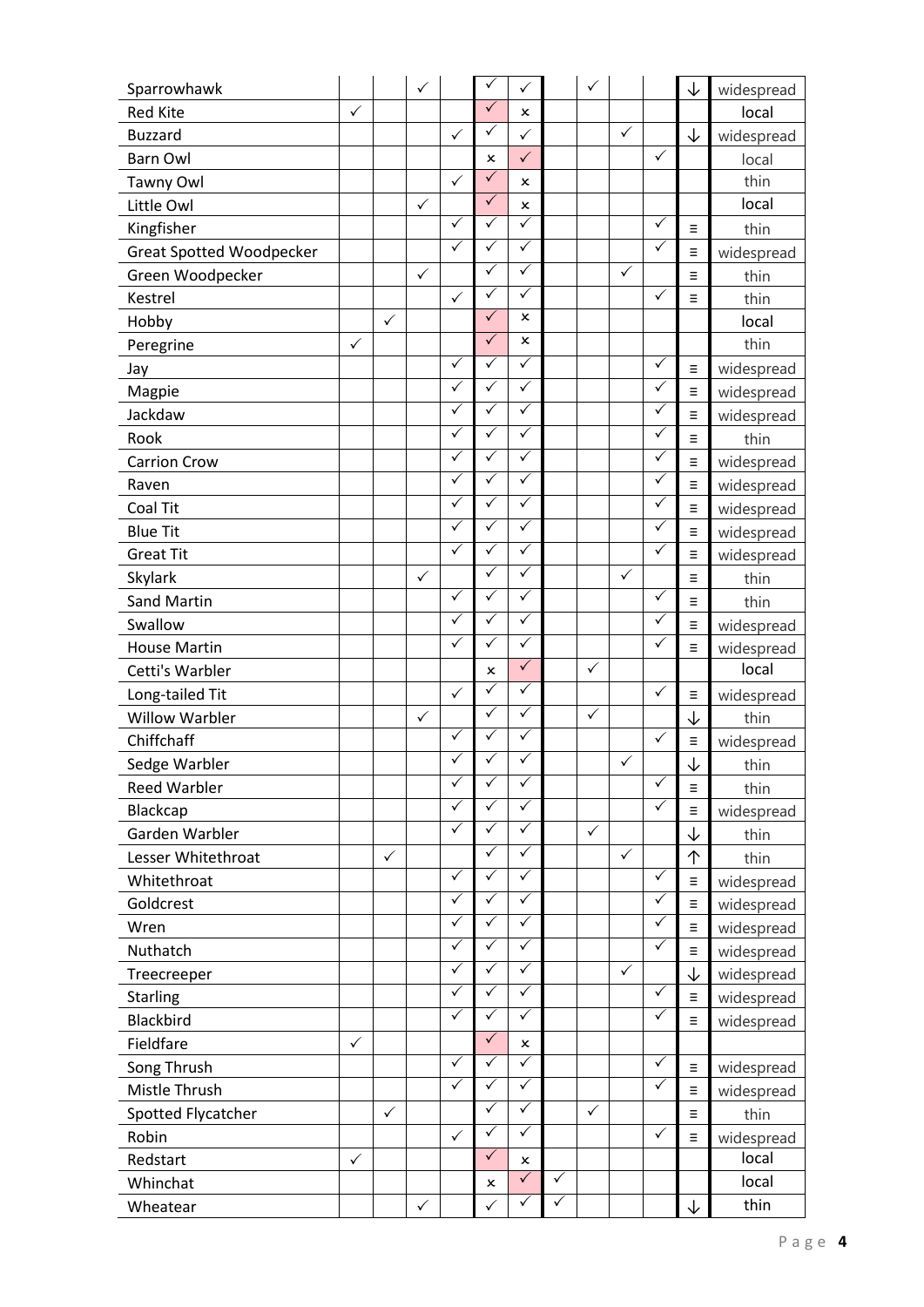#### **SECOS Winter and Breeding Bird Survey Spring 2018 and Spring 2019 comparison**

| <b>House Sparrow</b>  |              |              |              | V            |              |                           |  |              |              | Ξ | widespread |
|-----------------------|--------------|--------------|--------------|--------------|--------------|---------------------------|--|--------------|--------------|---|------------|
| <b>Tree Sparrow</b>   |              |              |              | ✓            | $\checkmark$ | ✓                         |  |              | v            | Ξ | thin       |
| <b>Dunnock</b>        |              |              |              | $\checkmark$ | $\checkmark$ | $\checkmark$              |  |              | $\checkmark$ | Ξ | widespread |
| <b>Yellow Wagtail</b> |              |              | $\checkmark$ |              | $\checkmark$ | $\checkmark$              |  |              | ✓            | 个 | thin       |
| <b>Grey Wagtail</b>   |              |              |              | $\checkmark$ | $\checkmark$ | ✓                         |  |              | v            | Ξ | thin       |
| Pied Wagtail          |              |              |              | $\checkmark$ | $\checkmark$ | $\checkmark$              |  |              | $\check{}$   | Ξ | widespread |
| <b>Meadow Pipit</b>   |              |              |              |              | $\mathbf{x}$ | $\checkmark$              |  | $\checkmark$ |              |   | thin       |
| Chaffinch             |              |              |              | $\checkmark$ | $\checkmark$ | $\checkmark$              |  |              | $\checkmark$ | Ξ | widespread |
| <b>Brambling</b>      | $\checkmark$ |              |              |              | $\checkmark$ | $\boldsymbol{\mathsf{x}}$ |  |              |              |   |            |
| <b>Bullfinch</b>      |              |              |              | $\checkmark$ | $\checkmark$ | ✓                         |  | $\checkmark$ |              | ↓ | widespread |
| Greenfinch            |              |              |              | $\checkmark$ | $\checkmark$ | $\checkmark$              |  |              | $\checkmark$ | Ξ | widespread |
| Linnet                |              |              | $\checkmark$ |              | ✓            | ✓                         |  | ✓            |              | Ξ | thin       |
| Lesser Redpoll        |              | $\checkmark$ |              |              | $\sqrt{}$    | $\mathsf{x}$              |  |              |              |   | thin       |
| Goldfinch             |              |              |              | $\checkmark$ | ✓            | $\checkmark$              |  |              | √            | Ξ | widespread |
| Yellowhammer          |              |              | ✓            |              | $\checkmark$ | $\checkmark$              |  | $\checkmark$ |              | Ξ | thin       |
| <b>Reed Bunting</b>   |              |              |              | $\checkmark$ | $\checkmark$ | ✓                         |  |              | ✓            | Ξ | thin       |

Comment: -

- I'm using the International Ornithologists' Union sequence ( August 2019 ) to produce this list and it may differ from the sequence you use
- For the sake of brevity, I have not included in this document the background, methodology, etc. to the survey or the habitat, etc. of each patch
- Each fieldworker will have their own motivations for surveying their patch. Mine is to try: -
	- $\circ$  to increase the number of species recorded
	- $\circ$  to improve their status each year/period
- As the patches vary in size, habitat mix, etc. it would be wrong to compare one fieldworker's records to another, however an element of 'competition' is likely although unintentional

I am keen to improve the coverage of the survey, so if you or someone you know is interested in taking part, whether a SECOS member or not, please let me know. My contact details are: -

John Thompson, SWaBBS Organiser/Co-ordinator email - John@Janus-Systems.co.uk mobile - 07966 539616